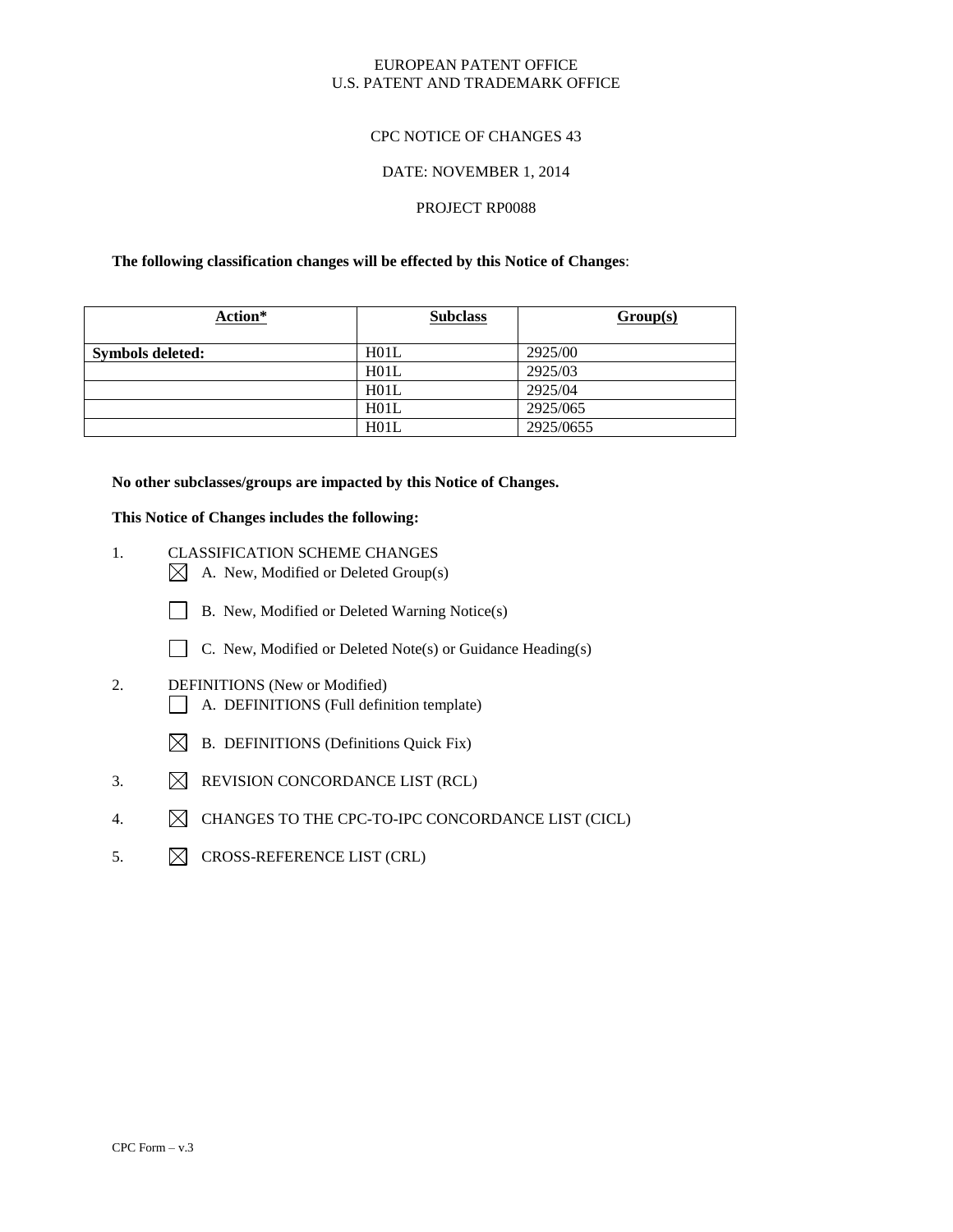### DATE: NOVEMBER 1, 2014

#### PROJECT RP0088

### 1. CLASSIFICATION SCHEME CHANGES

#### A. New, Modified or Deleted Group(s)

### **SUBCLASS H01L - SEMICONDUCTOR DEVICES; ELECTRIC SOLID STATE DEVICES NOT OTHERWISE PROVIDED FOR**

| Type* | <b>Symbol</b> | <b>Indent Level</b> | <u>Title</u> |
|-------|---------------|---------------------|--------------|
|       |               |                     |              |
|       | H01L2925/00   |                     |              |
|       | H01L2925/03   |                     |              |
|       | H01L2925/04   |                     |              |
|       | H01L2925/065  |                     |              |
|       | H01L2925/0655 |                     |              |

 $N = new$  entries (reclassification involved); C = entries with modified file scope (reclassification involved); M = entries with no change to the file scope (no reclassification);  $D =$  deleted entries;  $F =$  frozen/entries (deleted pending reclassification) completion);  $U =$  entries that are unchanged

#### NOTES:

- To simplify understanding, prior to an N group or N group array, include the U group located immediately prior to the N group or N group array in order to clearly illustrate the location of the N group or N group array in the existing scheme.
- $P =$  deleted entries" and "F = frozen/entries" may be included, in the scheme changes table above if needed for better understanding of the overall scheme.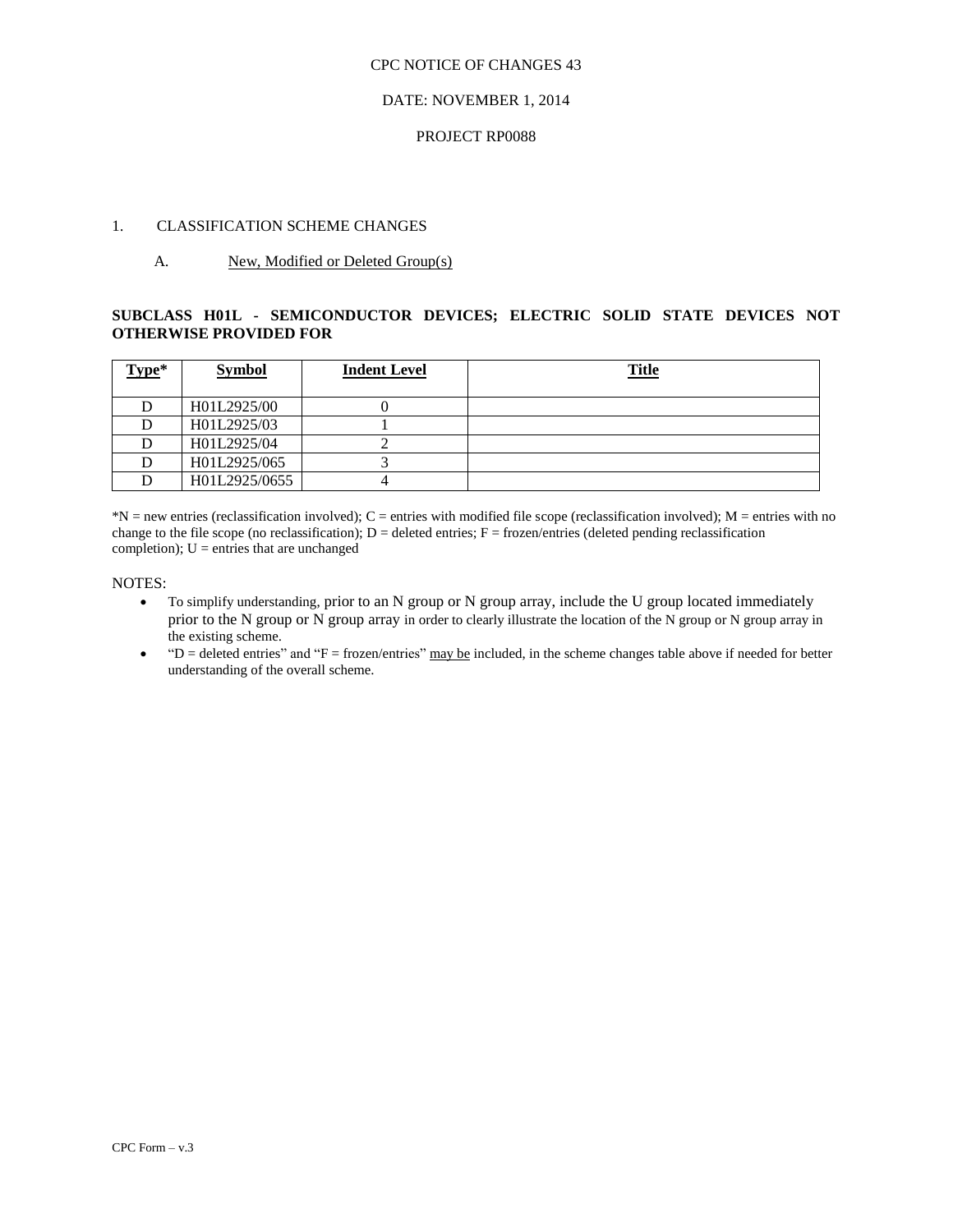## DATE: NOVEMBER 1, 2014

### PROJECT RP0088

## 2. DEFINITIONS

## B. Definitions Quick Fix

| <b>Symbol</b> | <b>Location of</b>                                                                                  | <b>Existing</b>                                                                                                                                                                                                                                                                                                                                                                        | <b>New</b>                                                                                                                                                                                                                                                                                              |
|---------------|-----------------------------------------------------------------------------------------------------|----------------------------------------------------------------------------------------------------------------------------------------------------------------------------------------------------------------------------------------------------------------------------------------------------------------------------------------------------------------------------------------|---------------------------------------------------------------------------------------------------------------------------------------------------------------------------------------------------------------------------------------------------------------------------------------------------------|
|               | change                                                                                              |                                                                                                                                                                                                                                                                                                                                                                                        |                                                                                                                                                                                                                                                                                                         |
| H01L25/00     | Definition, under<br>"Special rules"<br>of classification<br>within the main<br>group<br>H01L25/00" | Special rules of classification<br>within the main group<br>H01L25/00<br>The use of Indexing Codes<br>of the indexing scheme<br>H01L2925/00 for details<br>related to assemblies<br>consisting of a plurality of<br>individual semiconductor or<br>other solid state devices,<br>which are covered by the<br>group H01L25/00 but not<br>provided for in its subgroups,<br>is mandatory | The use of Indexing Codes of the<br>indexing scheme H01L2225/00<br>for details related to assemblies<br>consisting of a plurality of<br>individual semiconductor or other<br>solid state devices, which are<br>covered by the group H01L25/00<br>but not provided for in its<br>subgroups, is mandatory |

NOTE: The table above may be used for less detailed definition corrections or modifications, e.g. misspelling, minor clarification, deletion of reference. Changes may not affect the subject matter scope of the area.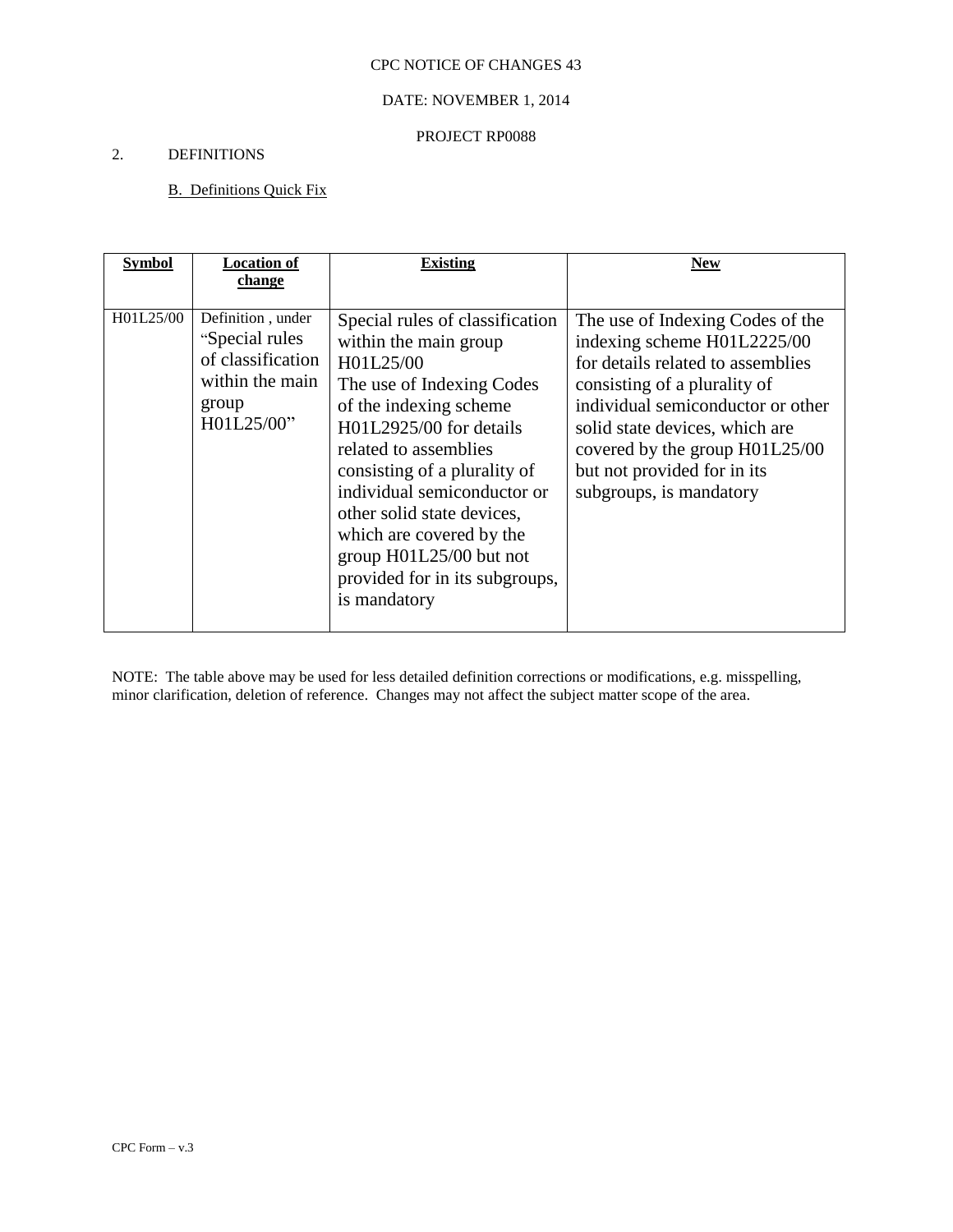## DATE: NOVEMBER 1, 2014

### PROJECT RP0088

## 3. REVISION CONCORDANCE LIST (RCL)

| Type* | <b>From CPC Symbol (existing)</b> | To CPC Symbol (new) |
|-------|-----------------------------------|---------------------|
|       | H01L2925/00                       | H01L2225/00         |
|       | H01L2925/03                       | H01L2225/03         |
|       | H01L2925/04                       | H01L2225/04         |
|       | H01L2925/065                      | H01L2225/065        |
|       | H01L2925/0655                     | H01L2225/06503      |

 $*C$  = entries with modified file scope (reclassification involved); D = deleted entries,